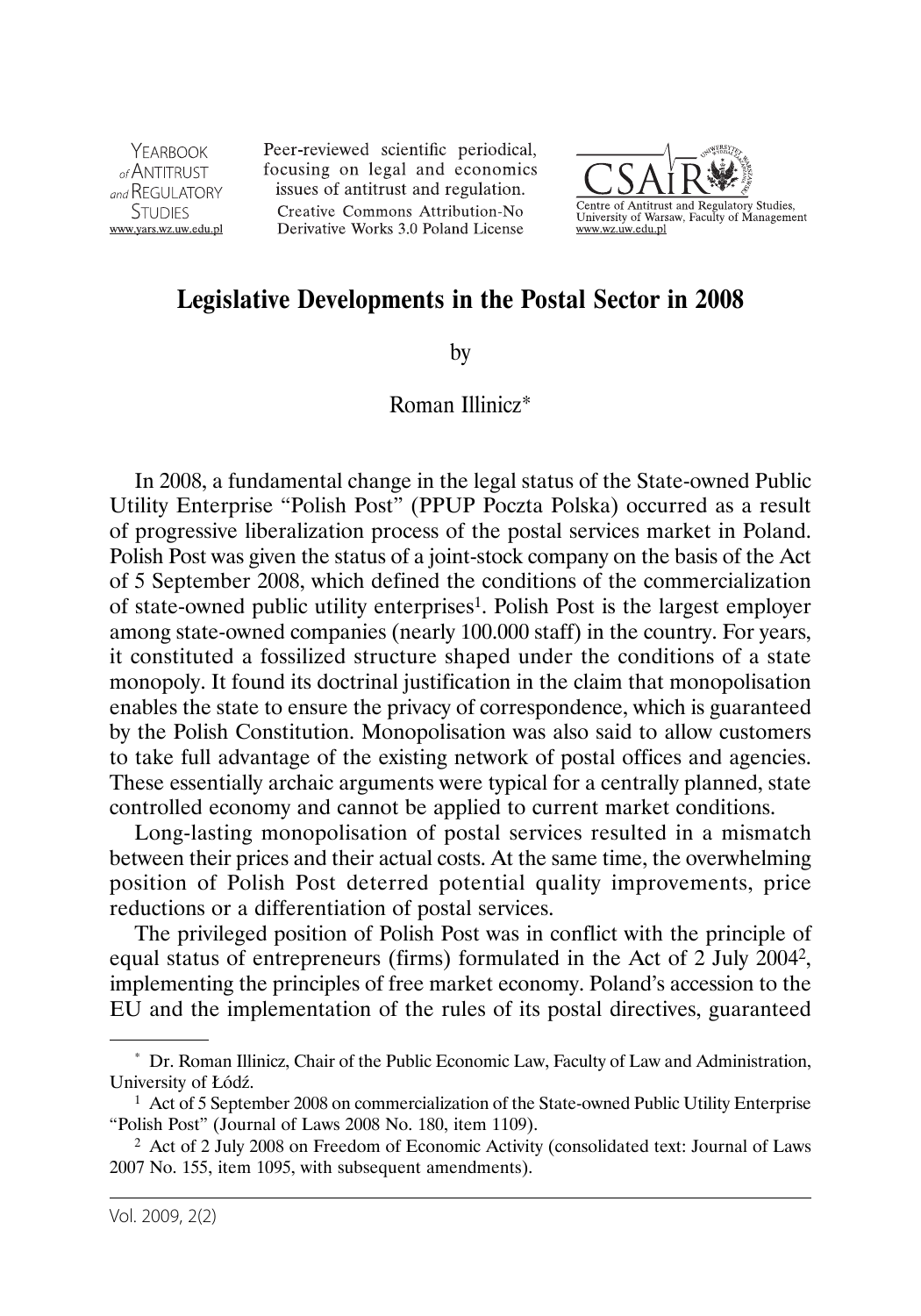a gradual opening of the domestic postal sector to competitive operators (to be completed in 2012). The national operator, which until then functioned as a state-owned enterprise, found itself under threat of losing its financial fluidity. As a result, a classic cost-saving procedure was implemented: staff reductions, holding back of investments and price increases. The situation was further aggravated by pay rise demands formulated by as many as 40 trade unions. All this made it necessary to commercialize the state-owned enterprise to make it able to face the market – it was granted the status of a joint-stock company, with the Treasure as its sole shareholder.

The Act of the commercialization of the State-owned Enterprise Polish Post refers to the rules contained in the former commercialization and privatization Act of 30 August 19963. The principle of universal succession became the basic rule of the newly created joint-stock company allowing it take over all of the legal relationships formerly held by the state-owned enterprise. Moreover, the new company gained the exclusive right to use the word "Post" in its name and registered trademark. It was given the exclusive right to use – providing public postal services – a trademark showing the Polish national emblem and official stamps containing the picture of an white eagle with crown when. By lifting the principle of special protection against bankruptcy, formulated in Article 6(4) of the Bankruptcy and Remedy Act of 28 February 20034, the company was made equal in the eyes of the law with other enterprises in that respect.

The decision to commercialize Polish Post was made by the minister responsible for communications on behalf of the Treasury. The decision established the following:

- 1) company's statute,
- 2) company's initial capital,
- 3) names of the members of the company's authorities for the first term in office,
- 4) persons authorized to submit the company's registration in the register of companies, if other than the managerial board.

For as long as the Treasury remains its sole shareholder, the company's board comprises the following members:

1) one representative of the minister responsible for communications,

- 2) one representative of the Treasury,
- 3) one representative of the minister of finance,
- 4) two representatives of the company's employees.

Candidates from among employees for the first managerial board are selected on the basis of indirect, general and confidential elections. The

4 Consolidated text: Journal of Laws 2009 No. 175, item 1361.

<sup>3</sup> Act of 30 August 1996 on Commercialization and Privatization of State-Owned Enterprises (consolidated text: Journal of Laws 2002 No. 171, item 1397, with subsequent amendments).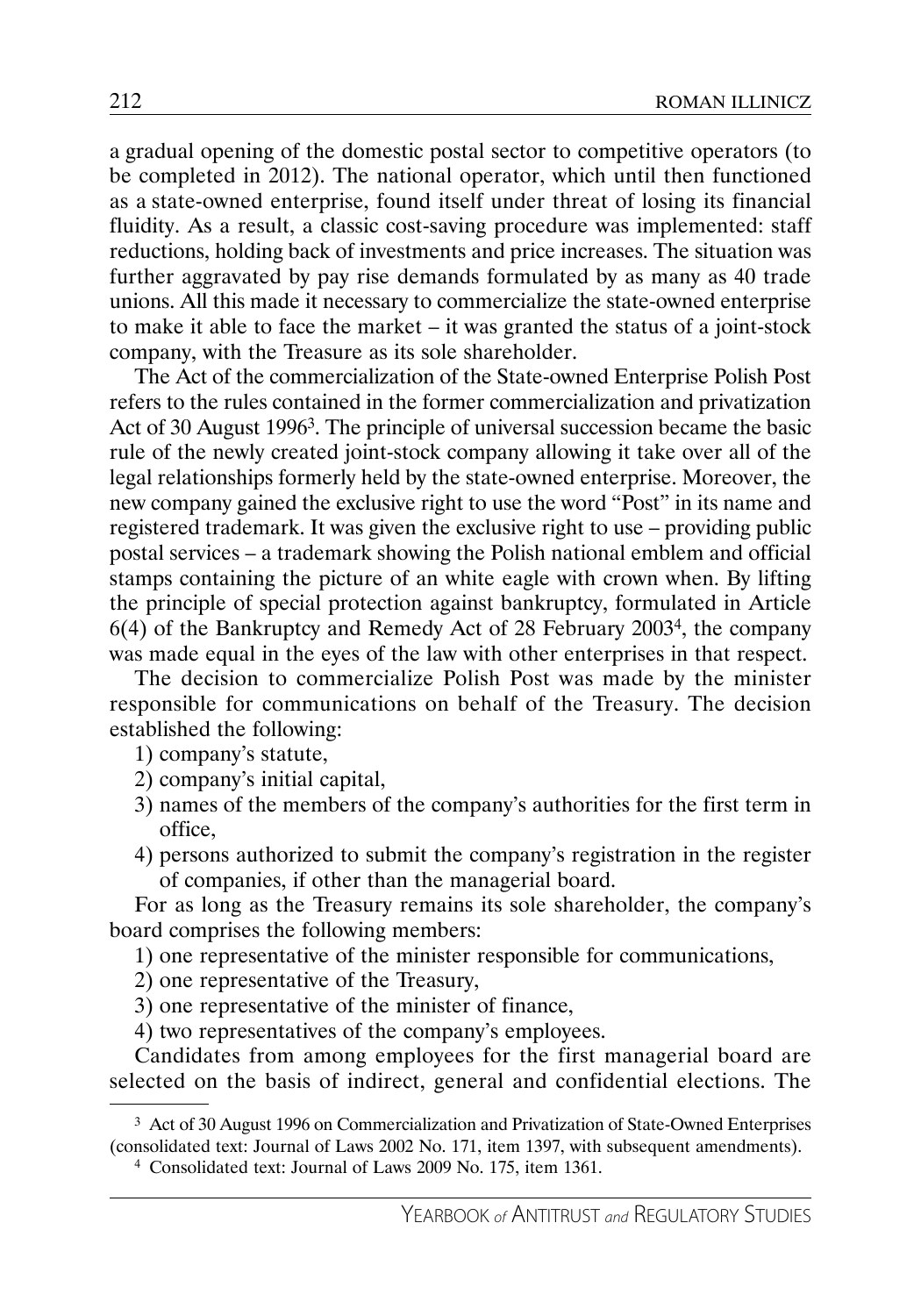result is determined by the majority of valid votes. The result itself is valid provided that a minimum of 50% of the employees submit their votes. If the first board has not been elected in due course, staff representatives will be appointed by trade unions (in 30 days from the summons of the minister of communications).

The law guarantees the new joint-stock company the right to form, by the decision of its general assembly, other joint-stock companies or limited liability companies in order to achieve common economic goals. Consent of the general assembly is also required to implement take-over, purchase or sell-out of shares procedures.

The area of the company's economic activity is defined broadly and encompasses:

- 1) provision of postal services including those of a general character,
- 2) issue, introduction and withdrawal from circulation of postage stamps, postcards and envelopes with a postage charge print,
- 3) rendering of other services exploiting the company's technical resources and personnel including subscription and distribution of newspapers, magazines, other publications, and philately,
- 4) provision of financial services and managing activities connected with them,
- 5) mediation in the provision of financial services including banking services,
- 6) provision of logistic support to customers, in particular in the domains of transportation, packaging and storage of goods.

Activities described in points 1 and 2 are carried out in accordance with the conditions of the Act of 12 June 2003 Postal Law<sup>5</sup> and rules specified on its basis. The list of the company's economic activities is open-ended since the law allows the company to conduct other types of business activities, provided they do not affect the scope and quality of its primary activities. The company's business profile has been greatly enhanced by extending its offer of financial services, as a result of which, it has gained the status of a parabanking institution through the options listed below:

- 1) services connected to money transfers within and across the country's borders,
- 2) issue of debit cards and servicing of operations involving their use,
- 3) servicing operations involving cheques and bills of exchange,
- 4) purchase and sale of liabilities as well as operating relevant transactions,

<sup>5</sup> Consolidated text: Journal of Laws 2008 No. 189, item 1159.